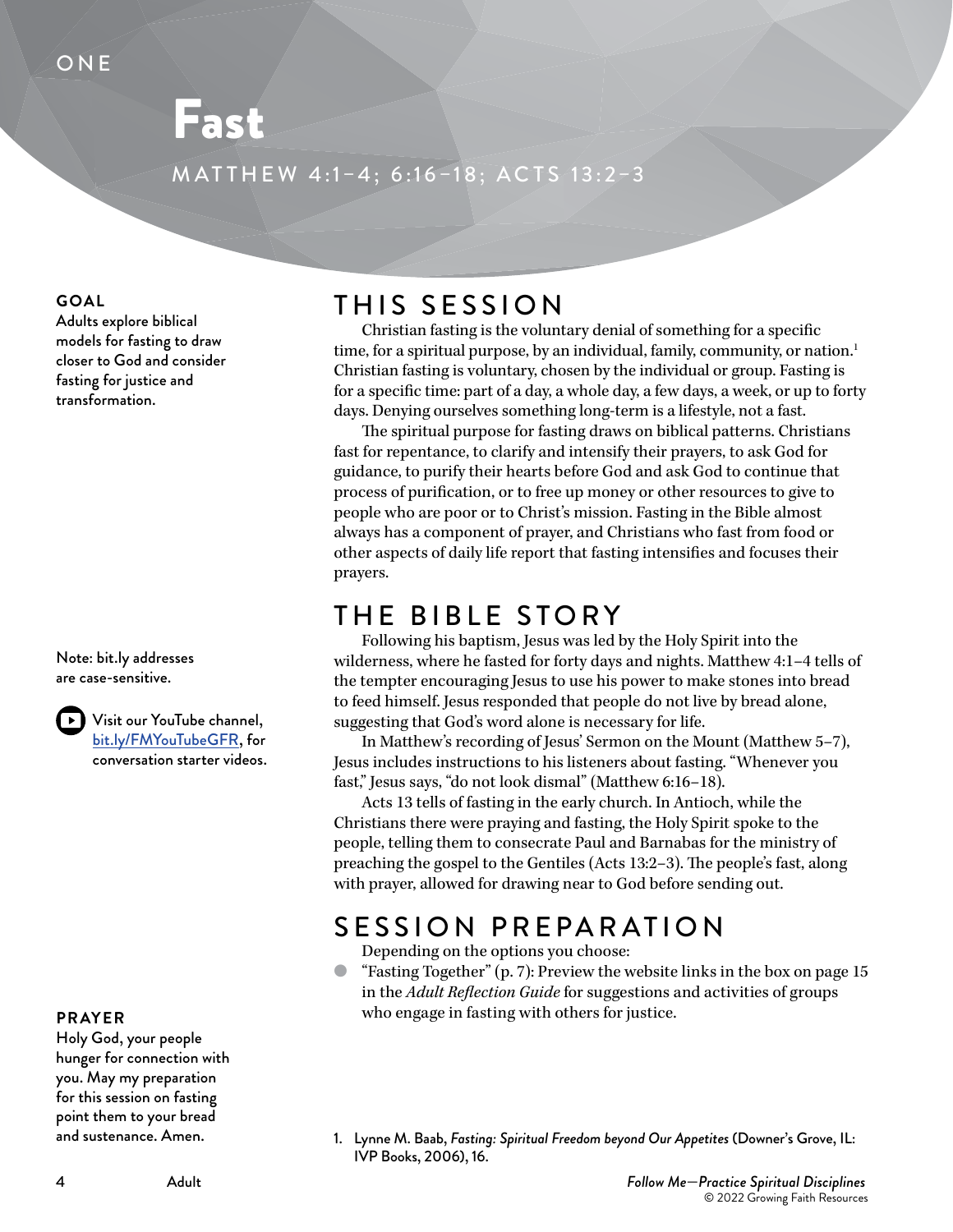## **GETTING STARTED WELCOME AND INTRODUCTION**

Welcome participants and allow time for gathering activities (introductions, offering, prayer concerns, and announcements). Review the "Summary of the Practice" found in the Unit Overview (p. 3). Explain that a more detailed discussion of the practice can be found in the foundational essay that begins on page 68 in the *Adult Reflection Guide*. Distribute the guide and encourage participants to read the essay during the course of the next six sessions.

#### **OPENING RITUAL**

Refer to "Introducing the Practice" in the *Adult Reflection Guide* (p. 7). Lead participants in the responsive Opening Ritual.

# INTRODUCING THE PRACTICE

Choose one or more options.

#### **CONVERSATION STARTER VIDEOS**

Show the "*Practice Spiritual Disciplines* Practice Overview" video and the "*Practice Spiritual Disciplines* Session 1" video from the Growing Faith Resources YouTube channel ([bit.ly/FMYouTubeGFR\)](https://www.youtube.com/c/GrowingFaithResources). Lead a brief conversation about participants' thoughts and questions the videos prompt as you introduce the session.

#### **APPROACHING GOD**

Refer to the circles in the Unit Overview in the *Adult Reflection Guide* (p. 5). Have participants read and respond to the questions on the page. Discuss the questions together.

- What, if any, spiritual practice would you feel most comfortable doing?
- Thinking of spiritual practices as ways we draw near to God, what are ways you have approached God in your life?
- Is there a time when God approached you? Describe that experience.

#### **EATING AND DRINKING**

Refer to the plate in "Introducing the Practice" in the *Adult Reflection Guide* (p. 7). Have participants follow the instructions for drawing and reflecting on recent experiences of eating and drinking. Invite people to talk about their responses. Ask:

- What do you learn about your meal habits by reflecting on them?
- What changes in your behavior do you expect by being more intentional about your eating and drinking?
- What roles do attention and intention play in eating? In fasting?

# FINDING THE PRACTICE IN THE BIBLE

Choose one or more options.

#### **JESUS AND FASTING**

Refer to "Jesus and Fasting" in the *Adult Reflection Guide* (p. 8). Read aloud the first paragraph in the section. Invite volunteers to read aloud the texts from Matthew 4:1–4 and Matthew 6:16–18 (p. 9) while the others notice what stands out for them in the verses. Have participants share their  $\Box$  This and all sessions require that the leader and participants have their copy of the *Adult Reflection Guide* with them.

Internet-connected device

 $\Box$  Pens

 $\Box$  Pens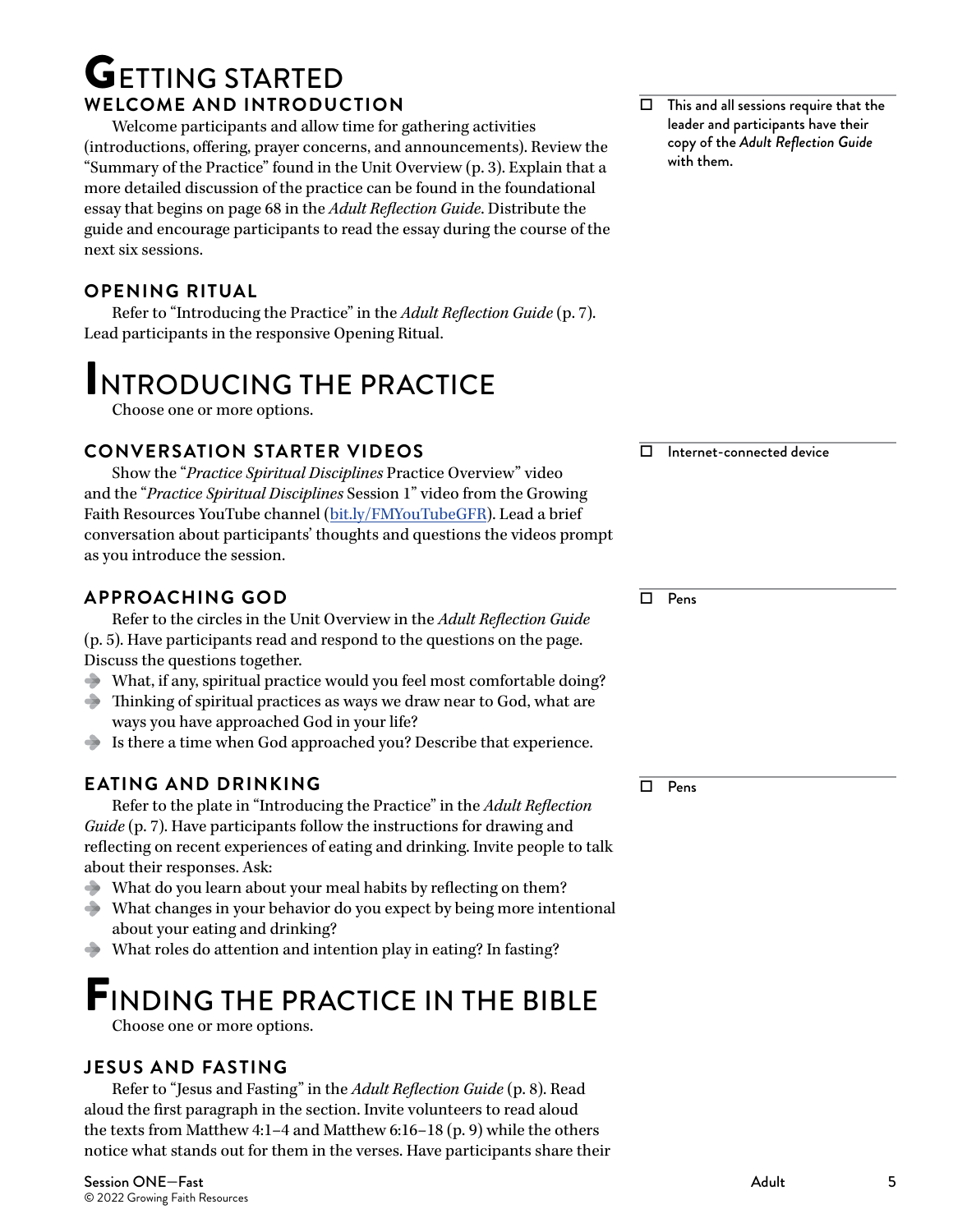thoughts. Use the questions on page 9 for group discussion. Conclude by asking:

What do these messages from Jesus say to you about the spiritual discipline of fasting?

 $\Box$  Internet-connected device

#### **FORTY DAYS OF WILDERNESS**

Whether or not you use this study during the liturgical season of Lent, Simon Smith's visual interpretation of Jesus' forty days in the wilderness provides a way to slow down and meditate on just how long Jesus fasted and how he might have felt as he fasted. Show the YouTube video "40 – A Video of Jesus in the Wilderness" [\(bit.ly/FMJesusWilderness,](https://lentproject.wordpress.com/resources/visuals-video-painting-and-design/simon-smith-40/) 4:05). Discuss:

- What emotions do you see in Jesus over the forty days?
- What and who does Jesus interact with? What is significant about these interactions?
- How does the artist portray the effect of fasting on Jesus?
- How does Jesus' fasting help him draw closer to God?

#### **FASTING IN ACTS**

Refer to "Fasting in Acts" in the *Adult Reflection Guide* (p. 10). Summarize information in the first paragraph of this section. Invite a volunteer to read aloud the text from Acts 13:2–3. Discuss the question that follows. Another volunteer reads aloud Acts 14:21–23. Discuss the question on the page. Conclude by asking:

- Have you or your faith community engaged in fasting to prepare for or engage in God's work? When and for what work?
- What effect did you notice from the fasting?
- How might you introduce or encourage your faith community to the spiritual discipline of fasting?

## FINDING THE PRACTICE THEN AND NOW

Choose one or more options.

#### **CHRISTIAN FASTING**

In recent years, forms of fasting have caught on in the wider culture. Have participants use smartphones to do an internet search on *fasting*. Invite volunteers to tell the group about various results of their searches. Ask:

What impression do you come away with regarding fasting in our current culture?

Refer to "Finding the Practice Then and Now" in the *Adult Reflection Guide* (p. 11). Distribute pens. Have participants read the final paragraph in this section and mark the reasons for Christian fasting that resonate for them. Compare participants' responses with their impressions of fasting in current culture. Ask:

- What makes a fast uniquely Christian?
- How might forms of fasting found in the wider culture inform your practice of Christian fasting?

 Internet-connected devices (smartphones) Pens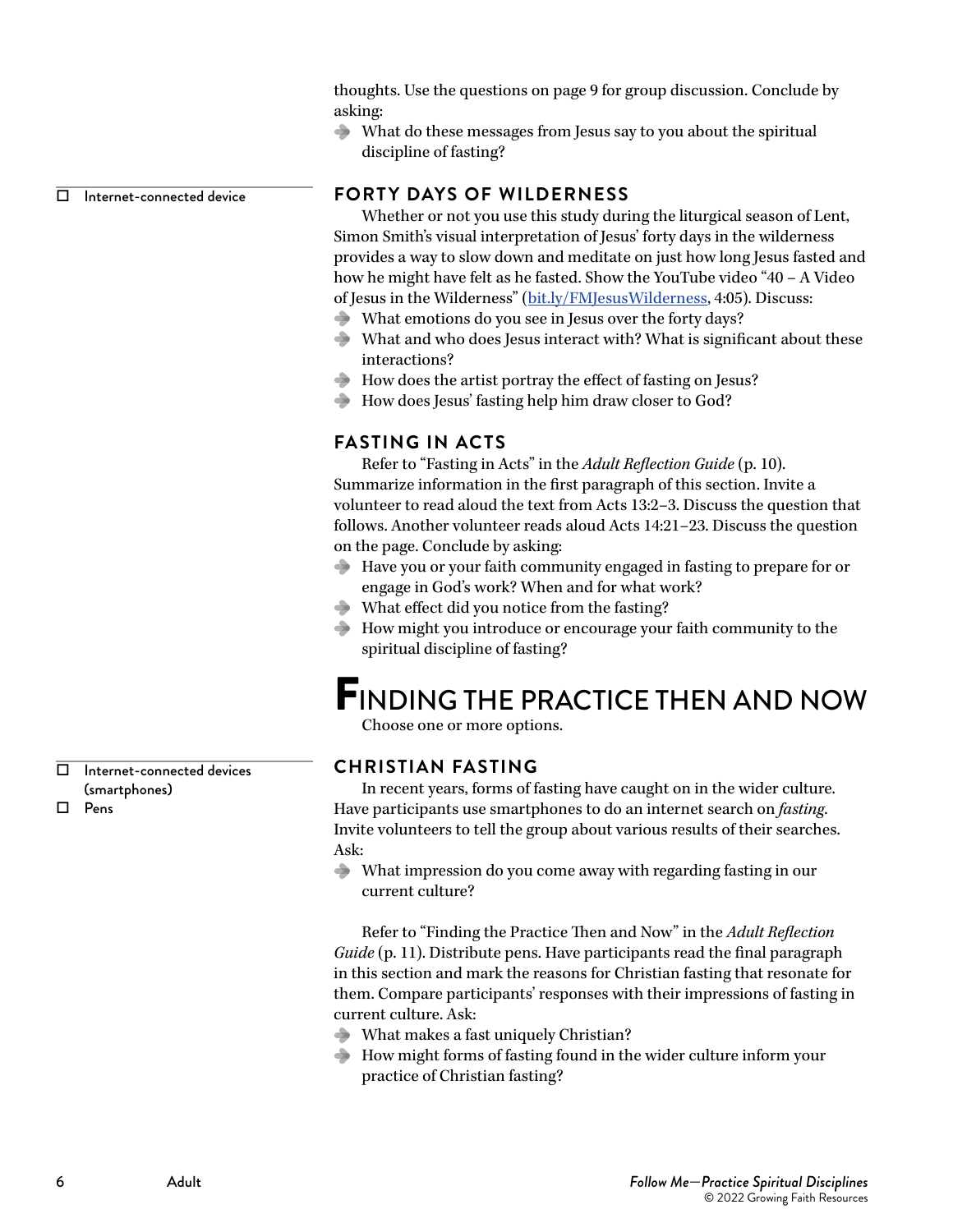#### **LENT IN THREE MINUTES**

Fasting is often talked about during the season of Lent. Show the YouTube video "Lent in 3 Minutes" [\(bit.ly/FMLentInThreeMinutes,](https://www.youtube.com/watch?v=Xo1mjuy1NA0) 3:00) to learn about three traditional Lenten practices of prayer, almsgiving, and fasting. Discuss:

- What new insights did you gain about the liturgical season of Lent?
- What is the purpose of fasting during this season?
- Why might a person decide to practice or not practice fasting?
- How does this information inform your observation of Lent?

#### **FASTING TOGETHER**

In recent years, people across the United States and North America have engaged in marches, protests, fasts, and signature campaigns to raise their voices against a variety of injustices. Bishop William J. Barber II and the Poor People's Campaign is one of many groups to organize fasts to unify people in a common message.

Use an internet-connected device to read about the Poor People's Campaign fasting initiative at [bit.ly/FMFasting.](https://www.poorpeoplescampaign.org/about/press/poor-peoples-campaign-calls-for-day-of-fasting-focus-to-mark-upheaval-in-country/)

- Discuss:
- What was the intended impact of the campaign's fast?
- Why was it of value to have many people fasting together?
- $\rightarrow$  How was this fasting initiative an act of faith?
- Is this a fasting activity you might be likely to join? Why or why not?

## PRACTICING THE PRACTICE

Choose one or more options.

#### **FASTING FOR JUSTICE**

Refer to "Fasting for Justice" in the *Adult Reflection Guide* (p. 13). Read aloud the first paragraph in this section. Have participants work individually to read Isaiah 58:5–8 and underline the words and phrases that stand out to them. Discuss what participants found significant in these verses. Brainstorm ways to fast to show solidarity with people who are hungry, homeless, or face other injustices. Encourage them to identify fasting activities beyond abstaining from food. Ask:

- How could these activities affect those who face injustices?
- Which of these activities are you likely to participate in?

#### **PERSONAL EXPERIENCES OF FASTING**

Refer to the quotation about fasting from Augustine of Hippo in the *Adult Reflection Guide* (p. 12). Read the quotation aloud. Invite participants to respond to Augustine's wisdom. Discuss:

- Imagine the situation Augustine may have encountered that influenced him to make this statement.
- What situations might arise today to which this statement may apply?
- What experiences have you had with personal fasting?
- How did these experiences deepen your faith, bring you closer to God, or transform you?

 $\Box$  Internet-connected device

Internet-connected device

Teaching Tip: Preview the website links in the box on page 15 in the *Adult Reflection Guide* for suggestions and activities of groups who engage in fasting with others for justice.

 $\overline{\Box}$  Pens